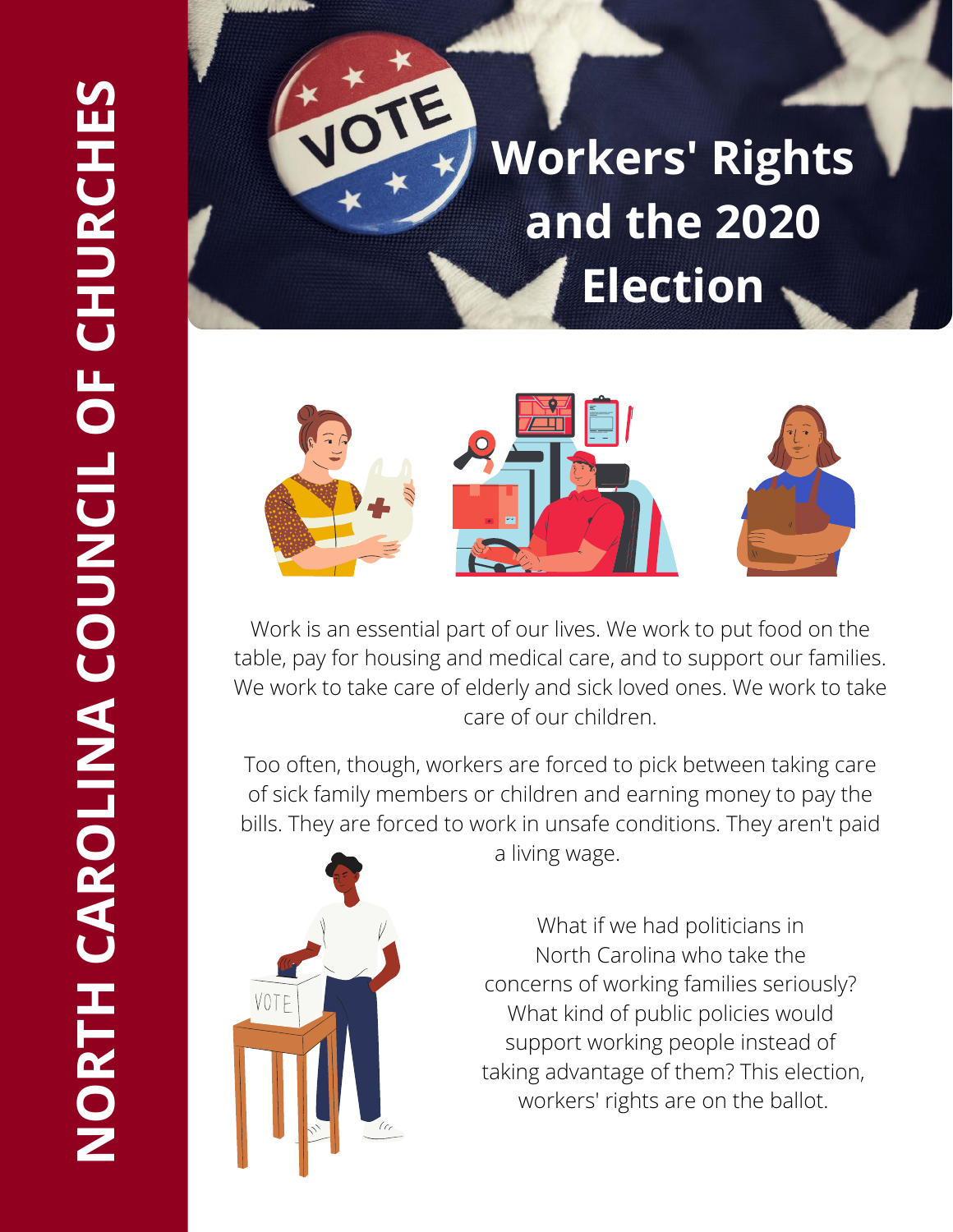## **Paid Sick Days**

The United States is the only country in the developed world without a federal regulation for paid sick leave. Given the continued threat of Covid-19, efforts to protect our country through effective responses must consider the importance of paid sick leave, especially for those who can't work from home.



However, millions of North Carolina workers lack paid sick days protections, and with the continued spread of COVID-19, many are forced to choose between earning wages or keeping themselves and others safe. 3 million workers in North Carolina have no guaranteed access to this vital protection.

Workers earning low incomes, which are disproportionately women and people of color, are much less likely to have earned paid sick days. Yet, most of these workers are considered essential workers during COVID-19. $^\mathrm{1}$ 



Questions for candidates:

- Will you commit to allowing NC workers in businesses with ten or more people to earn a minimum of 56 paid sick hours per calendar year, and employees in businesses with ten or less to earn a minimum of 32 hours per calendar year?
- Do you support allowing workers to earn paid time off to use when sick, for preventative medical care, or caring for a sick loved one?
- The Families First Coronavirus Response Act, passed in March by Congress, provided paid sick days and paid leave for working people for limited purposes during the pandemic. However, the law exempted large companies with 500 or more employees, leaving more than half of North Carolina's workforce behind. Do you support expanding access to federal emergency paid sick days and paid leave to include employees at companies with 500 or more workers?

1:https://www.ncjustice.org/publications/your-voice-your-vote-paid-sick-days-and-paid-leave/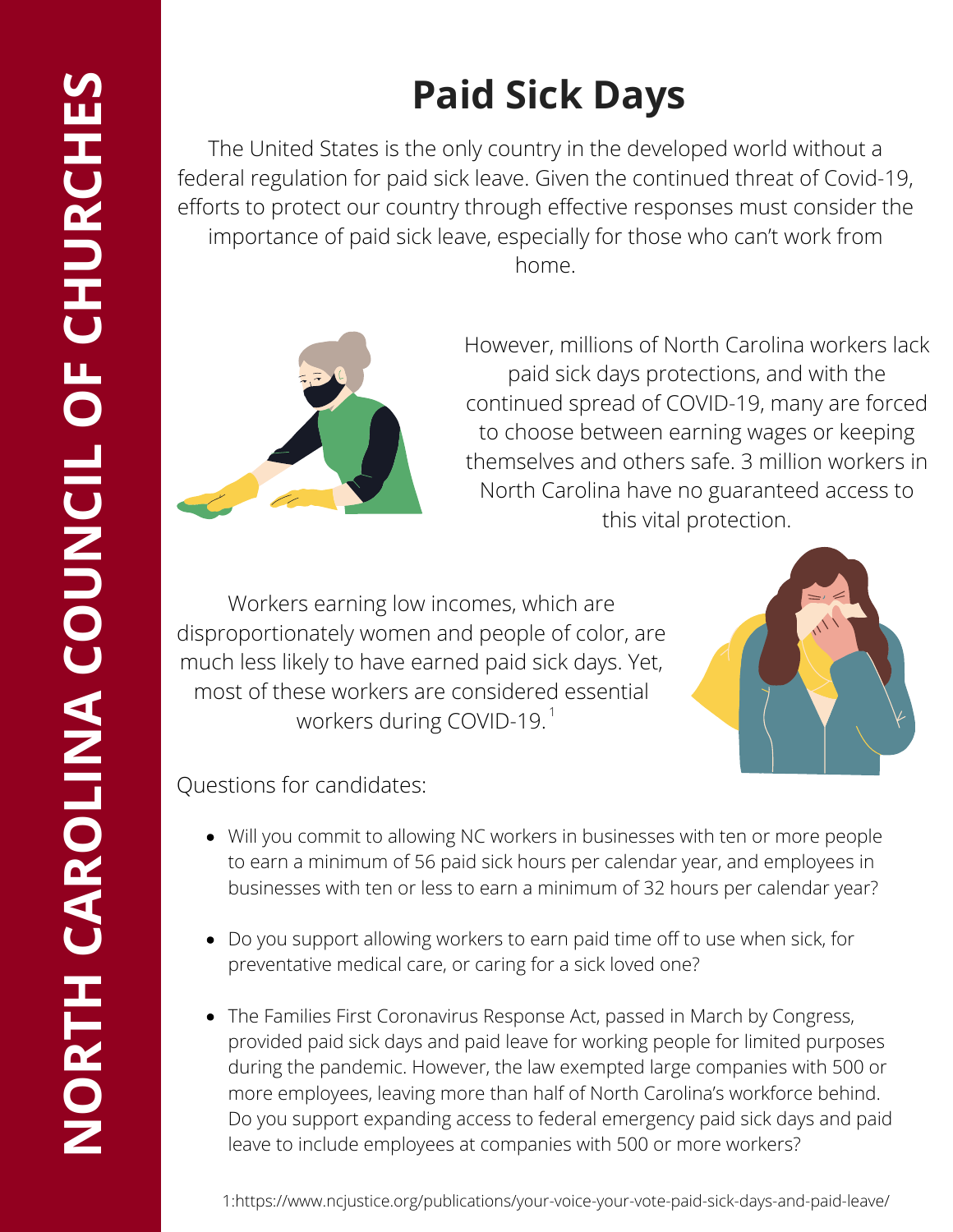## **Paid Family and Medical Leave**

We have all known people, or been those people, who needed, to take time off from work to recover from a serious illness or care for a sick loved one or a new child. These things are a normal part of life. Yet, many workers don't have the ability to take this time off without the risk of losing their job or not being able to cover basic living expenses.



Thousands of workers in North Carolina are forced to choose between taking care of themselves and their families or returning to work. This should never be a choice that anyone has to make.

Questions for candidates:

- Do you support establishing a paid family leave program that allows individuals to provide extended care for family members suffering from serious health conditions, and recover from their own health condition?
- Do you see deficiencies in the current system and if so, how would you go about addressing them?
- Do you support extending the basic FMLA protections to include a larger definition of "family," including grandparents, stepparents, etc., so more working people in North Carolina could help provide the care their families need?

**C**

**H**

**E S**